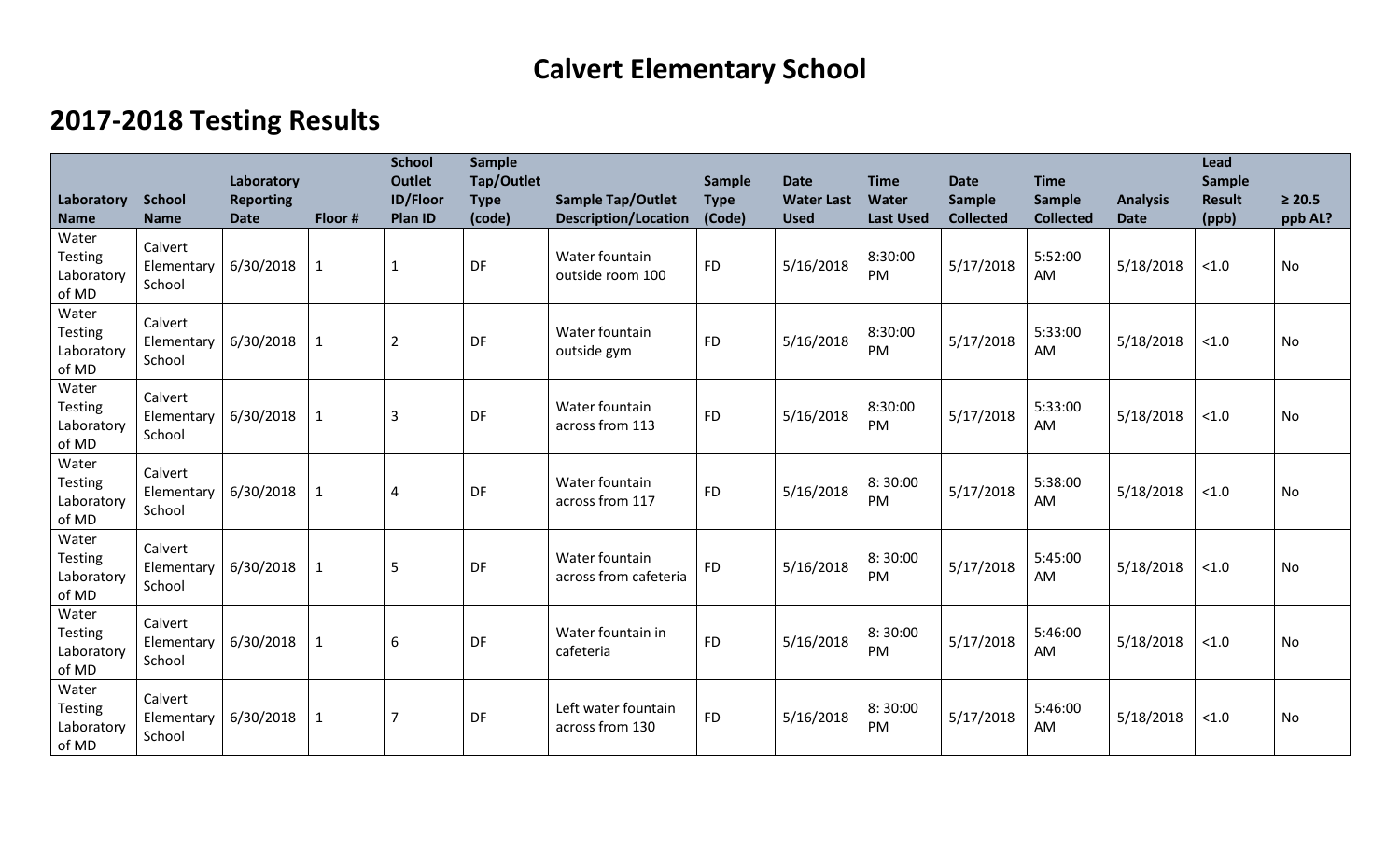| Water<br><b>Testing</b><br>Laboratory<br>of MD | Calvert<br>Elementary<br>School | 6/30/2018 | $\mathbf{1}$   | 8          | DF        | Right water fountain<br>across from 130 | <b>FD</b> | 5/16/2018 | 8:30:00<br>PM | 5/17/2018 | 5:46:00<br>AM | 5/18/2018 | < 1.0       | No |
|------------------------------------------------|---------------------------------|-----------|----------------|------------|-----------|-----------------------------------------|-----------|-----------|---------------|-----------|---------------|-----------|-------------|----|
| Water<br><b>Testing</b><br>Laboratory<br>of MD | Calvert<br>Elementary<br>School | 6/30/2018 | $\mathbf{1}$   | 9          | DF        | Water fountain<br>outside 141           | <b>FD</b> | 5/16/2018 | 8:30:00<br>PM | 5/17/2018 | 5:34:00<br>AM | 5/18/2018 | < 1.0       | No |
| Water<br>Testing<br>Laboratory<br>of MD        | Calvert<br>Elementary<br>School | 6/30/2018 | $\mathbf{1}$   | 10         | <b>CR</b> | Faucet in 105                           | <b>FD</b> | 5/16/2018 | 8:30:00<br>PM | 5/17/2018 | 5:30:00<br>AM | 5/18/2018 | < 1.0       | No |
| Water<br><b>Testing</b><br>Laboratory<br>of MD | Calvert<br>Elementary<br>School | 6/30/2018 | $\mathbf{1}$   | 11         | <b>CR</b> | Faucet in 106                           | <b>FD</b> | 5/16/2018 | 8:30:00<br>PM | 5/17/2018 | 5:32:00<br>AM | 5/18/2018 | 1.0         | No |
| Water<br><b>Testing</b><br>Laboratory<br>of MD | Calvert<br>Elementary<br>School | 6/30/2018 | $\mathbf{1}$   | 12         | <b>CR</b> | Faucet in 208                           | <b>FD</b> | 5/16/2018 | 8:30:00<br>PM | 5/17/2018 | 5:30:00<br>AM | 5/18/2018 | 1.2         | No |
| Water<br><b>Testing</b><br>Laboratory<br>of MD | Calvert<br>Elementary<br>School | 6/30/2018 | $\overline{2}$ | <b>B13</b> | <b>CF</b> | Bubbler in 112                          | <b>FD</b> | 5/16/2018 | 8:30:00<br>PM | 5/17/2018 | 5:32:00<br>AM | 5/18/2018 | 12.9        | No |
| Water<br><b>Testing</b><br>Laboratory<br>of MD | Calvert<br>Elementary<br>School | 6/30/2018 | $\overline{2}$ | 14         | <b>CS</b> | Left faucet in 112                      | <b>FD</b> | 5/16/2018 | 8:30:00<br>PM | 5/17/2018 | 5:32:00<br>AM | 5/18/2018 | 3.1         | No |
| Water<br><b>Testing</b><br>Laboratory<br>of MD | Calvert<br>Elementary<br>School | 6/30/2018 | $\mathbf{1}$   | 15         | <b>CR</b> | Right Faucet in 112                     | <b>FD</b> | 5/16/2018 | 8:30:00<br>PM | 5/17/2018 | 5:32:00<br>AM | 5/18/2018 | 4.7         | No |
| Water<br>Testing<br>Laboratory<br>of MD        | Calvert<br>Elementary<br>School | 6/30/2018 | $\mathbf{1}$   | 16B        | CF        | Bubbler in 114                          | <b>FD</b> | 5/16/2018 | 8:30:00<br>PM | 5/17/2018 | 5:36:00<br>AM | 5/18/2018 | $\vert$ 5.8 | No |
| Water<br>Testing                               | Calvert<br>Elementary<br>School | 6/30/2018 | $\mathbf{1}$   | 17         | <b>CS</b> | Faucet in 114                           | <b>FD</b> | 5/16/2018 | 8:30:00<br>PM | 5/17/2018 | 5:36:00<br>AM | 5/18/2018 | 4.2         | No |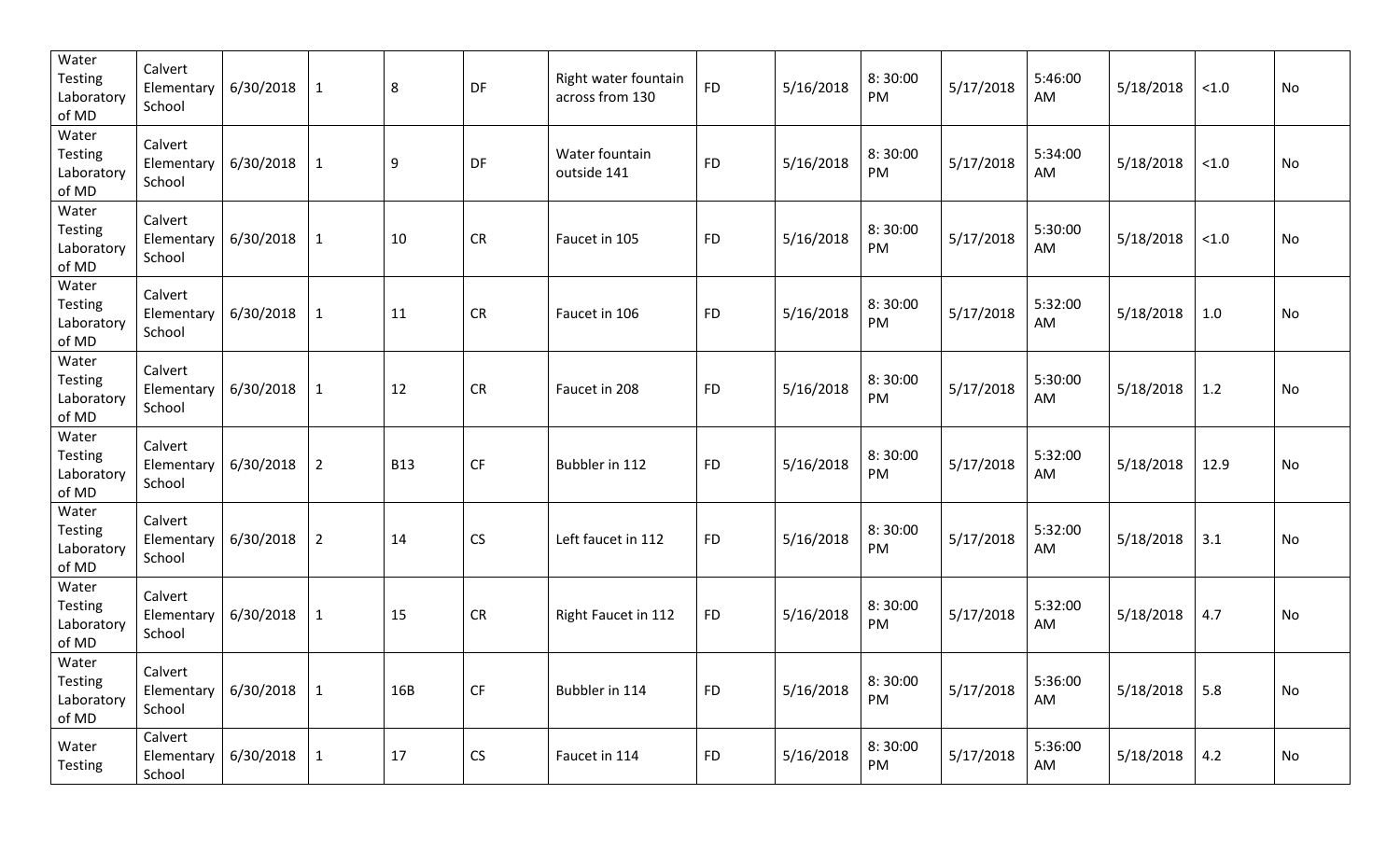| Laboratory<br>of MD                            |                                 |           |              |     |           |                     |           |           |               |           |               |           |       |           |
|------------------------------------------------|---------------------------------|-----------|--------------|-----|-----------|---------------------|-----------|-----------|---------------|-----------|---------------|-----------|-------|-----------|
| Water<br>Testing<br>Laboratory<br>of MD        | Calvert<br>Elementary<br>School | 6/30/2018 | $\mathbf{1}$ | 18B | <b>CF</b> | Bubbler in 118      | <b>FD</b> | 5/16/2018 | 8:30:00<br>PM | 5/17/2018 | 5:40:00<br>AM | 5/18/2018 | 2.1   | No        |
| Water<br><b>Testing</b><br>Laboratory<br>of MD | Calvert<br>Elementary<br>School | 6/30/2018 | $\mathbf{1}$ | 19  | <b>CS</b> | Left faucet in 118  | <b>FD</b> | 5/16/2018 | 8:30:00<br>PM | 5/17/2018 | 5:40:00<br>AM | 5/18/2018 | 5.2   | No        |
| Water<br><b>Testing</b><br>Laboratory<br>of MD | Calvert<br>Elementary<br>School | 6/30/2018 | $\mathbf{1}$ | 20  | <b>CR</b> | Right faucet in 118 | <b>FD</b> | 5/16/2018 | 8:30:00<br>PM | 5/17/2018 | 5:40:00<br>AM | 5/18/2018 | 7.2   | <b>No</b> |
| Water<br><b>Testing</b><br>Laboratory<br>of MD | Calvert<br>Elementary<br>School | 6/30/2018 | $\mathbf{1}$ | 21B | <b>CF</b> | Bubbler in 121      | <b>FD</b> | 5/16/2018 | 8:30:00<br>PM | 5/17/2018 | 5:39:0 AM     | 5/18/2018 | 1.5   | <b>No</b> |
| Water<br><b>Testing</b><br>Laboratory<br>of MD | Calvert<br>Elementary<br>School | 6/30/2018 | $\mathbf{1}$ | 22  | <b>CS</b> | Right faucet 121    | <b>FD</b> | 5/16/2018 | 8:30:00<br>PM | 5/17/2018 | 5:39:00<br>AM | 5/18/2018 | 10.6  | No        |
| Water<br><b>Testing</b><br>Laboratory<br>of MD | Calvert<br>Elementary<br>School | 6/30/2018 | $\mathbf{1}$ | 23  | <b>CR</b> | Left Faucet in 121  | <b>FD</b> | 5/16/2018 | 8:30:00<br>PM | 5/17/2018 | 5:39:00<br>AM | 5/18/2018 | 6.2   | <b>No</b> |
| Water<br>Testing<br>Laboratory<br>of MD        | Calvert<br>Elementary<br>School | 6/30/2018 | $\mathbf{1}$ | 24B | <b>CF</b> | Bubbler in 217      | <b>FD</b> | 5/16/2018 | 8:30:00<br>PM | 5/17/2018 | 5:42:00<br>AM | 5/18/2018 | < 1.0 | <b>No</b> |
| Water<br>Testing<br>Laboratory<br>of MD        | Calvert<br>Elementary<br>School | 6/30/2018 | $\mathbf{1}$ | 25  | <b>CS</b> | Left faucet in 217  | <b>FD</b> | 5/16/2018 | 8:30:00<br>PM | 5/17/2018 | 5:42:00<br>AM | 5/18/2018 | 1.1   | <b>No</b> |
| Water<br><b>Testing</b><br>Laboratory<br>of MD | Calvert<br>Elementary<br>School | 6/30/2018 | $\mathbf{1}$ | 26  | <b>CR</b> | Right faucet in 217 | <b>FD</b> | 5/16/2018 | 8:30:00<br>PM | 5/17/2018 | 5:42:00<br>AM | 5/18/2018 | 13.9  | No        |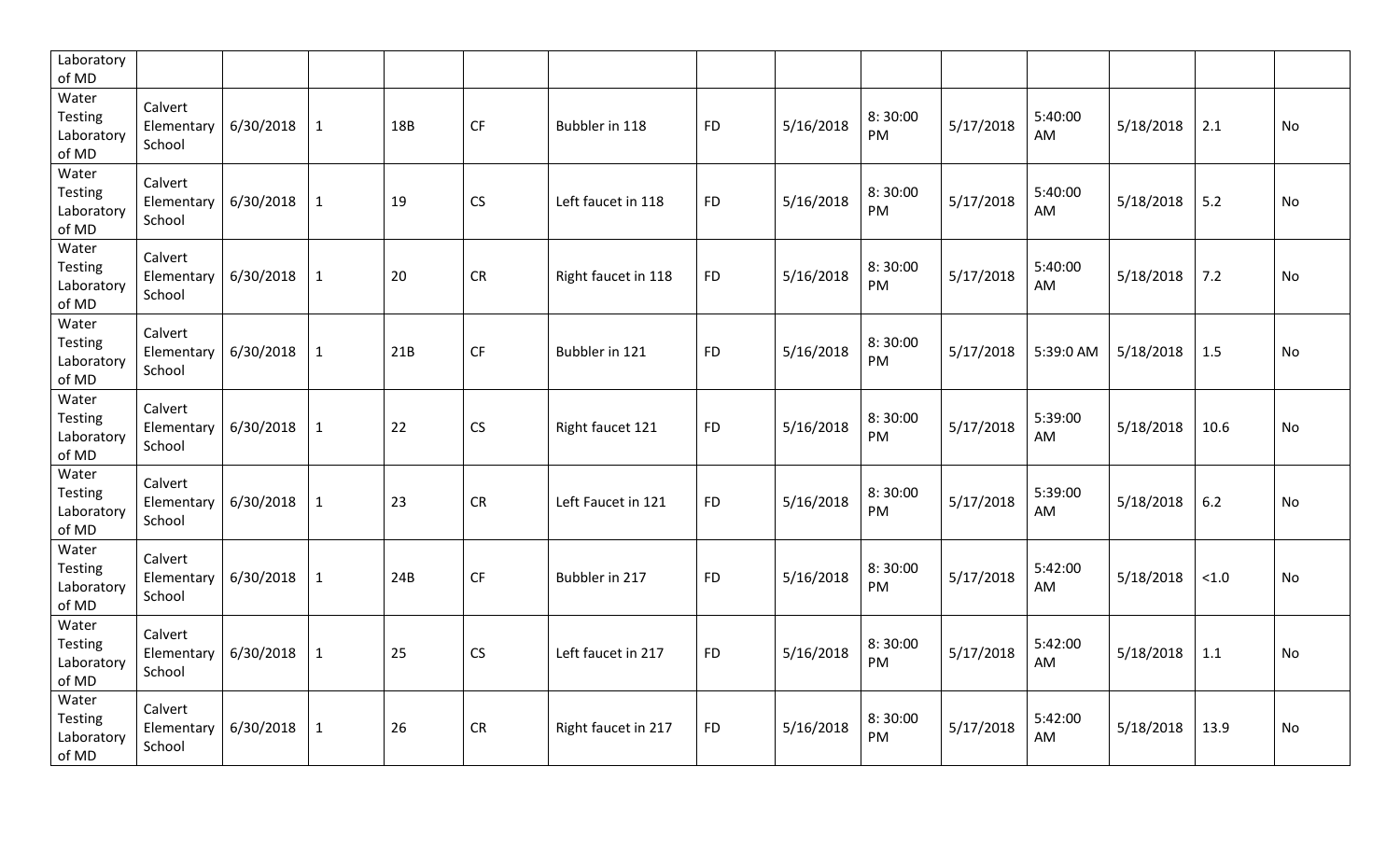| Water<br><b>Testing</b><br>Laboratory<br>of MD | Calvert<br>Elementary<br>School | 6/30/2018              | $\mathbf{1}$ | 27B        | <b>CF</b> | Bubbler in 216              | <b>FD</b> | 5/16/2018 | 8:30:00<br>PM | 5/17/2018 | 5:44:00<br>AM | 5/18/2018 | 2.6  | No        |
|------------------------------------------------|---------------------------------|------------------------|--------------|------------|-----------|-----------------------------|-----------|-----------|---------------|-----------|---------------|-----------|------|-----------|
| Water<br><b>Testing</b><br>Laboratory<br>of MD | Calvert<br>Elementary<br>School | 6/30/2018              | $\mathbf{1}$ | 28         | <b>CS</b> | Left faucet in 216          | <b>FD</b> | 5/16/2018 | 8:30:00<br>PM | 5/17/2018 | 5:44:00<br>AM | 5/18/2018 | 7.2  | <b>No</b> |
| Water<br><b>Testing</b><br>Laboratory<br>of MD | Calvert<br>Elementary<br>School | 6/30/2018              | $\mathbf{1}$ | 29         | <b>CR</b> | Right faucet in 216         | <b>FD</b> | 5/16/2018 | 8:30:00<br>PM | 5/17/2018 | 5:44:00<br>AM | 5/18/2018 | 4.0  | No        |
| Water<br><b>Testing</b><br>Laboratory<br>of MD | Calvert<br>Elementary<br>School | 6/30/2018              | $\mathbf{1}$ | 30         | <b>KS</b> | Left faucet in kitchen      | <b>FD</b> | 5/16/2018 | 8:30:00<br>PM | 5/17/2018 | 5:48:00<br>AM | 5/18/2018 | 3.9  | <b>No</b> |
| Water<br><b>Testing</b><br>Laboratory<br>of MD | Calvert<br>Elementary<br>School | 6/30/2018              | 1            | 31         | KS        | Middle faucet in<br>kitchen | <b>FD</b> | 5/16/2018 | 8:30:00<br>PM | 5/17/2018 | 5:48:00<br>AM | 5/18/2018 | 2.5  | No        |
| Water<br><b>Testing</b><br>Laboratory<br>of MD | Calvert<br>Elementary<br>School | 6/30/2018              | $\mathbf{1}$ | 32         | KS        | Right faucet in<br>kitchen  | <b>FD</b> | 5/16/2018 | 8:30:00<br>PM | 5/17/2018 | 5:48:00<br>AM | 5/18/2018 | 1.9  | <b>No</b> |
| Water<br><b>Testing</b><br>Laboratory<br>of MD | Calvert<br>Elementary<br>School | 6/30/2018              | $\mathbf{1}$ | 33         | <b>CR</b> | Left faucet in 132          | <b>FD</b> | 5/16/2018 | 8:30:00<br>PM | 5/17/2018 | 5:52:00<br>AM | 5/18/2018 | 30.7 | Yes       |
| Water<br><b>Testing</b><br>Laboratory<br>of MD | Calvert<br>Elementary<br>School | 6/30/2018              | $\mathbf{1}$ | 34         | <b>CR</b> | Right faucet in 132         | <b>FD</b> | 5/16/2018 | 8:30:00<br>PM | 5/17/2018 | 5:52:00<br>AM | 5/18/2018 | 6.7  | <b>No</b> |
| Water<br>Testing<br>Laboratory<br>of MD        | Calvert<br>School               | Elementary $6/30/2018$ | $\mathbf{1}$ | <b>B35</b> | CF        | Bubbler in room 133         | <b>FD</b> | 5/16/2018 | 8:30:00<br>PM | 5/17/2018 | 5:43:00<br>AM | 5/18/2018 | 1.3  | No        |
| Water<br>Testing                               | Calvert<br>Elementary<br>School | 6/30/2018              | 1            | 36         | CS        | Left faucet in room<br>133  | <b>FD</b> | 5/16/2018 | 8:30:00<br>PM | 5/17/2018 | 5:43:00<br>AM | 5/18/2018 | 3.1  | No        |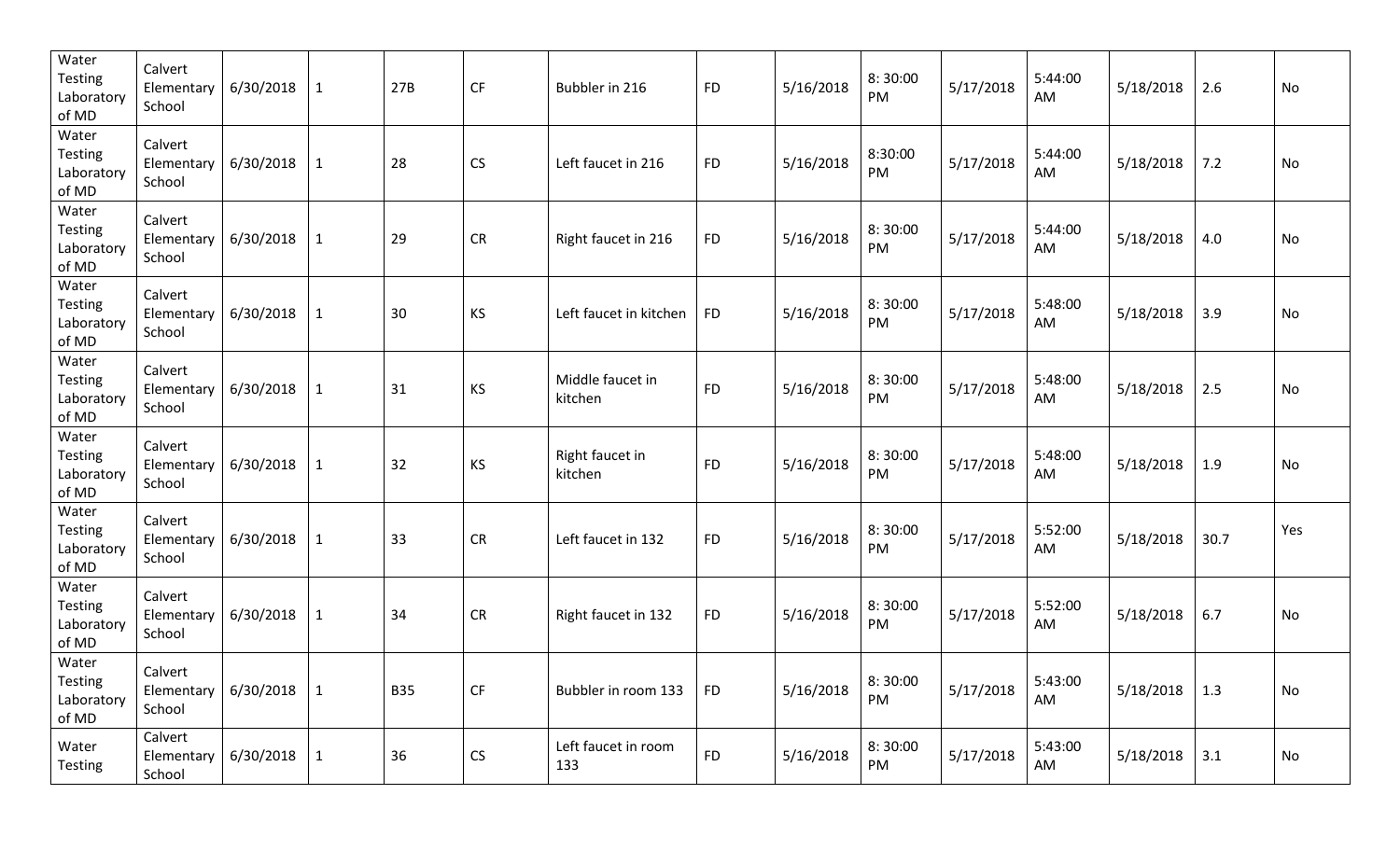| Laboratory<br>of MD                            |                                 |           |              |     |           |                             |           |           |               |           |               |           |       |           |
|------------------------------------------------|---------------------------------|-----------|--------------|-----|-----------|-----------------------------|-----------|-----------|---------------|-----------|---------------|-----------|-------|-----------|
| Water<br>Testing<br>Laboratory<br>of MD        | Calvert<br>Elementary<br>School | 6/30/2018 | $\mathbf{1}$ | 37  | CR        | Right faucet in room<br>133 | <b>FD</b> | 5/16/2018 | 8:30:00<br>PM | 5/17/2018 | 5:43:00<br>AM | 5/18/2018 | 3.7   | No        |
| Water<br><b>Testing</b><br>Laboratory<br>of MD | Calvert<br>Elementary<br>School | 6/30/2018 | $\mathbf{1}$ | 38B | <b>CF</b> | Bubbler in 135              | <b>FD</b> | 5/16/2018 | 8:30:00<br>PM | 5/17/2018 | 5:42:00<br>AM | 5/18/2018 | 3.4   | No        |
| Water<br><b>Testing</b><br>Laboratory<br>of MD | Calvert<br>Elementary<br>School | 6/30/2018 | $\mathbf{1}$ | 39  | <b>CS</b> | Faucet in 135               | <b>FD</b> | 5/16/2018 | 8:30:00<br>PM | 5/17/2018 | 5:42:00<br>AM | 5/18/2018 | 5.8   | No        |
| Water<br><b>Testing</b><br>Laboratory<br>of MD | Calvert<br>Elementary<br>School | 6/30/2018 | $\mathbf{1}$ | 40  | <b>CR</b> | Faucet in 136               | <b>FD</b> | 5/16/2018 | 8:30:00<br>PM | 5/17/2018 | 5:40:00<br>AM | 5/18/2018 | 5.5   | <b>No</b> |
| Water<br><b>Testing</b><br>Laboratory<br>of MD | Calvert<br>Elementary<br>School | 6/30/2018 | $\mathbf{1}$ | 41  | <b>CR</b> | Faucet in 210               | <b>FD</b> | 5/16/2018 | 8:30:00<br>PM | 5/17/2018 | 5:40:00<br>AM | 5/18/2018 | 3.9   | No        |
| Water<br>Testing<br>Laboratory<br>of MD        | Calvert<br>Elementary<br>School | 6/30/2018 | $\mathbf{1}$ | 42  | <b>CR</b> | Faucet in 206               | <b>FD</b> | 5/16/2018 | 8:30:00<br>PM | 5/17/2018 | 5:38:00<br>AM | 5/18/2018 | < 1.0 | No        |
| Water<br>Testing<br>Laboratory<br>of MD        | Calvert<br>Elementary<br>School | 6/30/2018 | $\mathbf{1}$ | 43B | CF        | Bubbler in 139              | <b>FD</b> | 5/16/2018 | 8:30:00<br>PM | 5/17/2018 | 5:37:00<br>AM | 5/18/2018 | < 1.0 | No        |
| Water<br>Testing<br>Laboratory<br>of MD        | Calvert<br>Elementary<br>School | 6/30/2018 | $\mathbf{1}$ | 44  | CS        | Faucet in 139               | <b>FD</b> | 5/16/2018 | 8:30:00<br>PM | 5/17/2018 | 5:37:00<br>AM | 5/18/2018 | 1.0   | No        |
| Water<br><b>Testing</b><br>Laboratory<br>of MD | Calvert<br>Elementary<br>School | 6/30/2018 | $\mathbf{1}$ | 45B | <b>CF</b> | Bubbler in 140              | <b>FD</b> | 5/16/2018 | 8:30:00<br>PM | 5/17/2018 | 5:36:00<br>AM | 5/18/2018 | < 1.0 | No        |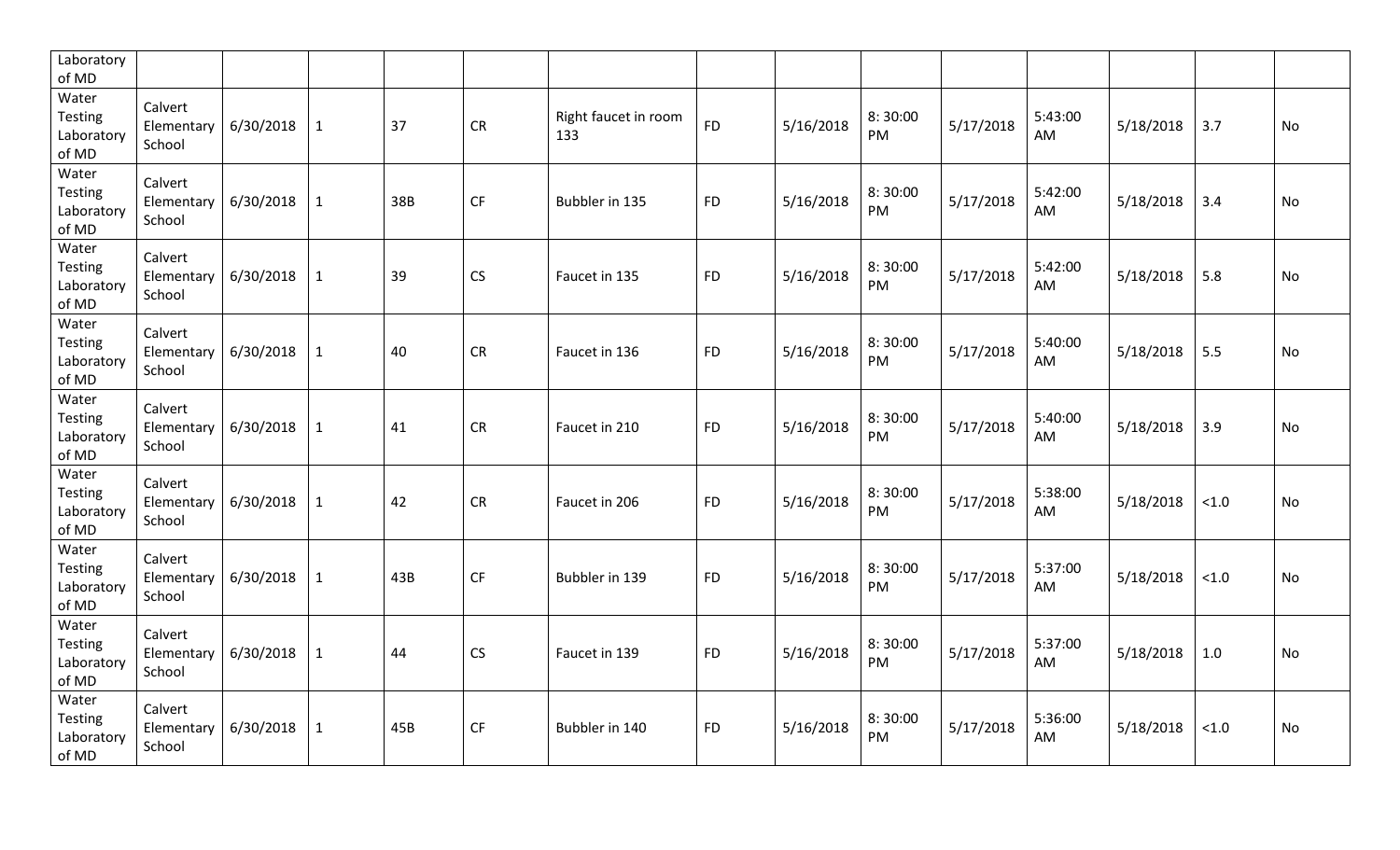| Water<br><b>Testing</b><br>Laboratory<br>of MD | Calvert<br>Elementary<br>School | 6/30/2018 | $\mathbf{1}$   | 46 | CS        | Faucet in 140                | <b>FD</b> | 5/16/2018 | 8:30:00<br>PM | 5/17/2018 | 5:36:00<br>AM | 5/18/2018 | < 1.0  | No |
|------------------------------------------------|---------------------------------|-----------|----------------|----|-----------|------------------------------|-----------|-----------|---------------|-----------|---------------|-----------|--------|----|
| Water<br><b>Testing</b><br>Laboratory<br>of MD | Calvert<br>Elementary<br>School | 6/30/2018 | $\mathbf{1}$   | 47 | <b>CR</b> | Faucet in 141                | <b>FD</b> | 5/16/2018 | 8:30:00<br>PM | 5/17/2018 | 5:34:00<br>AM | 5/18/2018 | 2.2    | No |
| Water<br><b>Testing</b><br>Laboratory<br>of MD | Calvert<br>Elementary<br>School | 6/30/2018 | $\mathbf{1}$   | 48 | <b>CR</b> | Left faucet in 201           | <b>FD</b> | 5/16/2018 | 8:30:00<br>PM | 5/17/2018 | 5:29:00<br>AM | 5/18/2018 | < 1.0  | No |
| Water<br><b>Testing</b><br>Laboratory<br>of MD | Calvert<br>Elementary<br>School | 6/30/2018 | $\overline{2}$ | 49 | <b>CR</b> | From middle faucet<br>in 201 | <b>FD</b> | 5/16/2018 | 8:30:00<br>PM | 5/17/2018 | 5:29:00<br>AM | 5/18/2018 | 1.6    | No |
| Water<br><b>Testing</b><br>Laboratory<br>of MD | Calvert<br>Elementary<br>School | 6/30/2018 | $\overline{2}$ | 50 | <b>CR</b> | Front Right faucet in<br>201 | <b>FD</b> | 5/16/2018 | 8:30:00<br>PM | 5/17/2018 | 5:29:00<br>AM | 5/18/2018 | 14.3   | No |
| Water<br><b>Testing</b><br>Laboratory<br>of MD | Calvert<br>Elementary<br>School | 6/30/2018 | $\overline{2}$ | 51 | <b>CR</b> | Back left faucet in<br>201   | <b>FD</b> | 5/16/2018 | 8:30:00<br>PM | 5/17/2018 | 5:30:00<br>AM | 5/18/2018 | 20.2   | No |
| Water<br><b>Testing</b><br>Laboratory<br>of MD | Calvert<br>Elementary<br>School | 6/30/2018 | $\overline{2}$ | 52 | <b>CR</b> | Back middle faucet in<br>201 | <b>FD</b> | 5/16/2018 | 8:30:00<br>PM | 5/17/2018 | 5:30:00<br>AM | 5/18/2018 | < 1.0  | No |
| Water<br><b>Testing</b><br>Laboratory<br>of MD | Calvert<br>Elementary<br>School | 6/30/2018 | $\overline{2}$ | 53 | <b>CR</b> | Back right faucet in<br>201  | <b>FD</b> | 5/16/2018 | 8:30:00<br>PM | 5/17/2018 | 5:30:00<br>AM | 5/18/2018 | 15.0   | No |
| Water<br>Testing<br>Laboratory<br>of MD        | Calvert<br>Elementary<br>School | 6/30/2018 | $\overline{2}$ | 54 | DF        | Fountain outside<br>room 118 | <b>FD</b> | 5/16/2018 | 8:30:00<br>PM | 5/17/2018 | 5:49:00<br>AM | 5/18/2018 | $<1.0$ | No |
| Water<br><b>Testing</b>                        | Calvert<br>Elementary<br>School | 6/30/2018 | $\mathbf{1}$   | 55 | CR        | Right faucet in room<br>114  | <b>FD</b> | 5/16/2018 | 8:30:00<br>PM | 5/17/2018 | 5:36:00<br>AM | 5/18/2018 | 3.3    | No |